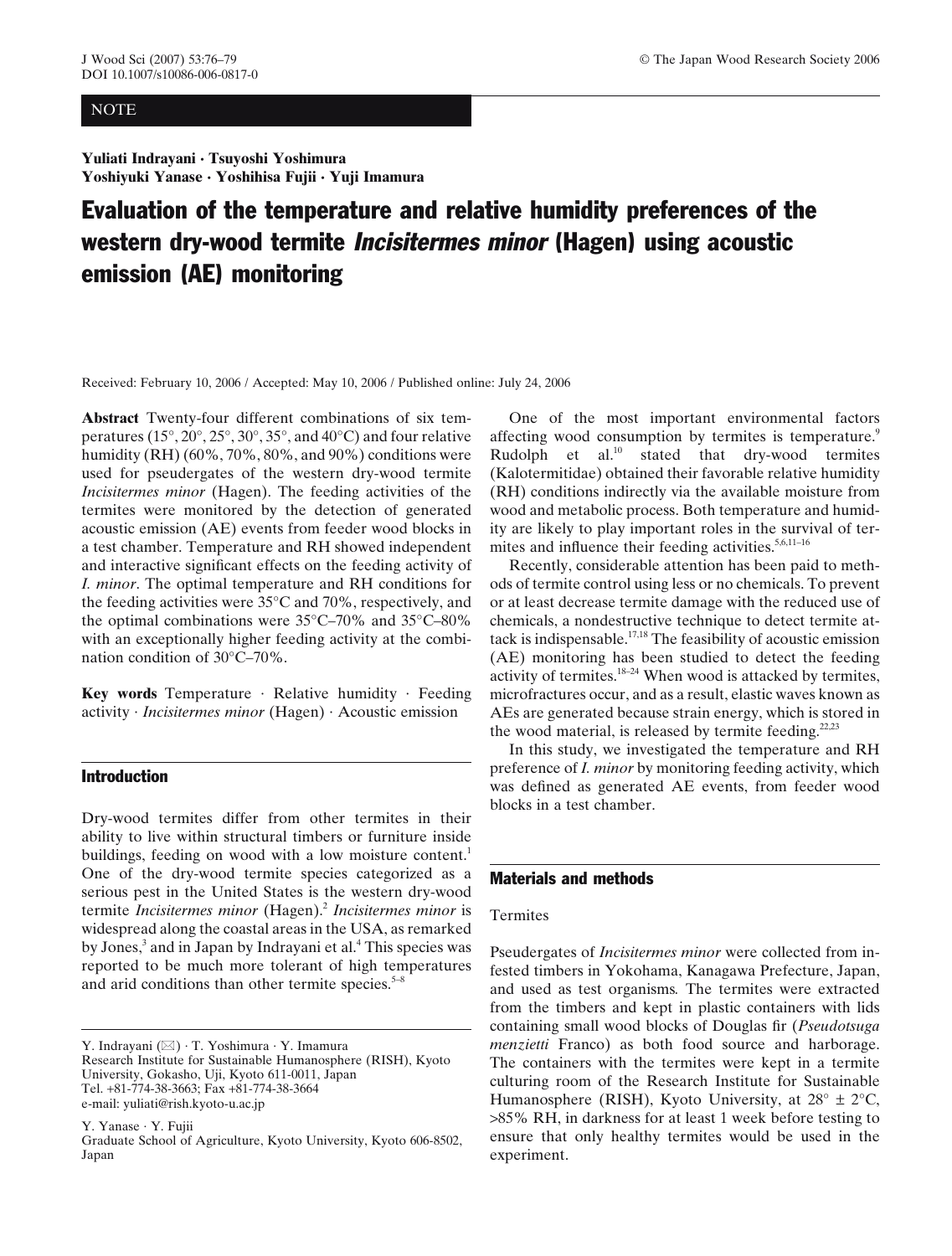#### <span id="page-1-0"></span>Test timber

Air-dried sapwood specimens of spruce (*Picea abies* Karst.) were used for the feeding tests. In our previous wood feeding preference study, spruce sapwood was the most preferred species among the ten wood species investigated.<sup>25</sup> A hole measuring  $40 \text{mm}$  (depth)  $\times 10 \text{mm}$  (diameter) was drilled in the center of each wood specimen [30  $(R) \times 30 (R)$ ]  $\times$  50 mm (L)] to accommodate the termites.

## Test apparatus

Ten pseudergates of *I. minor* with no external evidence of wing buds or eyes were put into the hole of a test wood specimen, and the hole was then covered with a fine-mesh screen and tightened up by two stainless steel wires to allow similar environmental conditions inside and outside the specimen (Fig. 1). One wood specimen without pseudergates served as a control. A piezoelectric AE sensor with a resonant frequency of 150kHz was attached to the top surface of the wood specimen using silicone grease and a rubber band (Fig. 1). The signal from the sensor was amplified by about 85dB, filtered by a high-pass filter with a cutoff frequency of 50kHz, and discriminated at a threshold voltage of 0.6V with the AE apparatus (AE Detector 510; Maruwa Biochemical).



**Fig. 1.** Test apparatus for acoustic emission (AE) monitoring of the feeding activity of *Incisitermes minor*

The observation units were kept in a test chamber (Eyela KCL 1000; Tokyo Rikakikai, Tokyo, Japan) with variable temperature and RH, and the feeding activities were monitored by the detection of generated AE events for 12h. Twenty-four different combinations of six temperatures (15°, 20°, 25°, 30°, 35°, and 40°C) and four RHs (60%, 70%, 80%, and 90%) were selected as test conditions. Three replicates were employed for each condition.

The effects of treatment parameters were analyzed by two-way  $4 \times 6$  factorial analysis of variance (ANOVA) using Microsoft Excel (version 2003). The selection of the optimum condition for each treatment was analyzed by Tukey's test using SPSS program (version 13.0).

# **Results**

The feeding activities of *Incisitermes minor* monitored by the AE events under various temperature and humidity combinations are summarized in Fig. 2. Results of ANOVA are shown in Table 1.

In general, the average number of AE events generated from the wood specimens steadily increased with temperature up to 35°C, regardless of RH with an exceptionally high value for the 30°C–70% RH condition (22 388.67 events/ 12h). The results of two-way  $4 \times 6$  factorial ANOVA indicated that temperature had an independent significant effect on the feeding activity of termites (ANOVA: *P* < 0.01). No significant difference was observed among temperatures of 25°, 30°, and 35°C at 60%, 70%, and 80% RH with an



**Fig. 2.** Cumulative AE events for 12 h generated from wood specimens with *Incisitermes minor* pseudergates under various conditions of temperature and relative humidity. *Error bars* represent standard deviations

**Table 1.** Results of two-way  $4 \times 6$  factorial analysis of variance for the acoustic emission events of feeding activities of *Incisitermes minor*

| Sources of<br>variation | Sum of<br>squares | Degrees of<br>freedom | Mean square   | F     |                 |
|-------------------------|-------------------|-----------------------|---------------|-------|-----------------|
| Temperature $(T)$       | 1342361946        |                       | 268 472 389.2 | 79.87 | $3.15E - 22$    |
| Humidity (RH)           | 322953251         | 3                     | 107651083.5   | 32.03 | $1.26E - 11$ ** |
| T-RH interaction        | 213 571 937       | 15                    | 14238129.16   | 4.24  | $5.5E - 05$ **  |
| Error                   | 154625950         | 46                    | 3361433.69    |       |                 |
| Total                   | 2037717178        | 72                    |               |       |                 |

 $P < 0.01$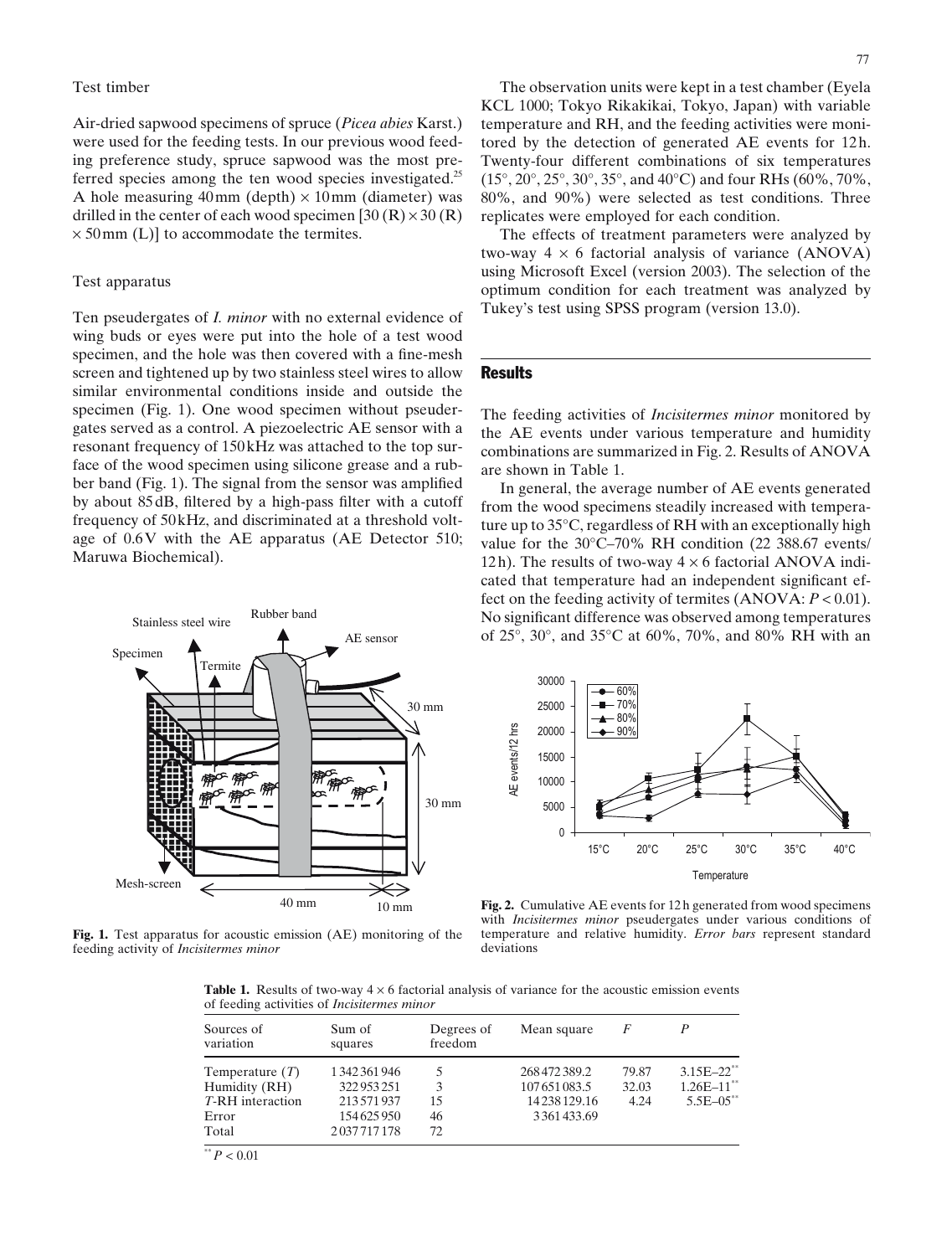exceptionally higher feeding activity for 30°C–70%, while at 90% RH a temperature of 35°C gave a stronger effect on the feeding activity of the termites than the other temperature conditions (Tukey's test:  $P < 0.05$ ).

The results of the ANOVA indicated that RH had an independent significant effect on the feeding activity of termites (ANOVA:  $P < 0.01$ ). Tukey's test showed that RH had a significant effect at  $15^{\circ}$ ,  $20^{\circ}$ , and  $40^{\circ}$ C (*P* < 0.05), and no significant effect was seen at 25°, 30°, and 35°C; an exceptionally higher feeding activity occurred at 30°C– 70%. The optimal RH was 70% but no significant difference was observed between RHs of 70% and 80% at temperatures of 15°, 20°, and 40°C (Tukey's test).

The combination of temperature and RH also significantly affected the feeding activity of the termites. The combinations of 35°C–70% and 35°C–80% resulted in the high average number of AE events of 15150.00 and 15017.67 events/12h, respectively. Combinations of 30°C–90%, 25°C– 90%, and 20°C–80% showed lower average numbers of AE events (7509.33, 7772.00, and 8491.33 events/12h, respectively) than combinations of 30°C–60%, 30°C–80%, 35°C– 60%, 25°C–70%, 25°C–80%, 35°C–90%, 20°C–70%, and 25°C–60% (13005.00, 12514.33, 12425.00, 12352.33, 11429.67, 11085.00, 10714.67, and 10320.33 events/12h, respectively), but no significant difference was observed between these two groups (Tukey's test) [\(Fig. 2\)](#page-1-0). The lowest feeding activity occurred in the combination of 40°C–90% with 1464.00 events/12h on average; however, there was no significant difference in average AE events between this combination and the combinations of 40°C–60%, 20°C– 90%, 40°C–80%, 15°C–90%, 40°C–70%, 15°C–60%, 15°C– 70%, 15°C–80%, and 20°C–60%, (1862.00, 2854.33, 2960.67, 3266.00, 3441.00, 3670.67, 4927.67, 5743.67, and 6861.33 events/12h, respectively) (Tukey's test).

At the end of the monitoring process, the survival rates of the termites at the temperatures of 15°, 20°, 25°, 30°, and 35°C were 100% regardless of the RH. However, a temperature of 40°C caused some of the pseudergates to become moribund.

# **Discussion**

Our previous study showed that the most favorable conditions for the feeding activity of the Japanese dry-wood termite *Cryptotermes domesticus* (Haviland) were 35°C and 70%  $\widetilde{RH}^{11}$  $\widetilde{RH}^{11}$  $\widetilde{RH}^{11}$ . In the present investigation, 35°C was also the optimal temperature for *Incisitermes minor* ([Fig. 2\)](#page-1-0). According to the results of Nakayama et al., $^{26}$  the optimal temperature for the Japanese pest subterranean termites *Coptotermes formosanus* Shiraki and *Reticulitermes speratus* (Kolbe) is 30°C. This may indicate a preference for higher temperatures in dry-wood termites when compared with subterranean termites that live in the same distribution area. The fact that the majority of *I. minor* attacks are found in the upper parts of houses (roofing materials)<sup>4</sup> seems to support this assumption. Cabrera and  $Rust<sup>5</sup>$  found the greatest amount of wood consumption at 26.7°C and 75%

RH by *I. minor* after 34 weeks. The optimal temperatures for the feeding activity of the other dry-wood termite species were 25°–30°C for *Kalotermes flavicollis*, [16](#page-3-0) 28.3°–29.1°C for *Cryptotermes brevis*, [14](#page-3-0) 31.8°–32.2°C for *Cryptotermes* dudleyi,<sup>[14](#page-3-0)</sup> and 29.7°C for *Cryptotermes havilandi*.<sup>14</sup>

The highest temperature (40°C) caused some of the pseudergates to become moribund, and their feeding activity decreased rapidly. However, the coolest temperature (15°C) did not kill the termites, but did reduce the feeding activity. These results were very consistent with the results of Cabrera and Rusts,<sup>[6](#page-3-0)</sup> who stated that *I. minor* pseudergates move away from temperatures higher than 45°C and lower than 12°C. Previous studies showed that oxygen consumption by *K. flavicollis*<sup>[16](#page-3-0)</sup> and *I. minor*<sup>[7](#page-3-0)</sup> was increased at higher temperatures. Higher temperatures induced higher metabolic activity, but resulted in earlier death of the insect than lower temperatures.<sup>7,16</sup> Oxygen consumption is very low at lower temperatures, and feeding activity is reduced due to the decreased respiration and lower metabolic rate. In addition, the higher temperatures were reported to cause greater water loss rates than the lower temperatures.<sup>5,27,28</sup> Shelton and Appel<sup>29</sup> also stated that the lower basal metabolic rate of *I. minor* was caused by the high release of carbon dioxide  $(CO<sub>2</sub>)$  at the higher temperatures. Our results clearly showed that the termite feeding activity steadily increased up to the optimal temperature, and then decreased rapidly.

The present results indicate that 70% and 80% RH generally resulted in higher numbers of AE events than 60% and 90% RH at temperatures of 15°, 20°, and 40°C, while at 25°, 30°, and 35°C, *I. minor* showed similar feeding activities at all RH conditions. RH seems to be more important at lower and higher temperature conditions (15°, 20°, and 40°C) than the RH at favorable temperature conditions (25°, 30°, and 35°C). From these results, it is suggested that RH had a slight effect on the feeding activity of *I. minor*. Similar results have also been reported by other researchers who worked with the dry-wood termite *C. dudleyi*. [15](#page-3-0) It was reported that higher RH could be detrimental to *I. minor* because the exposure to excess moisture led to water poisoning of the termites,<sup>5</sup> and that lower RH caused cuticular water loss in *I. minor*. [5](#page-3-0) The humidity preferences of other dry-wood species are 80.1%–82.5% for *C. brevis*, 83.6%– 84.4% for *C. dudleyi*, 89.3% for *C. havilandi*, and 89.6% for *Cryptotermes naudei*. [1](#page-3-0) In the case of subterranean termites distributed in Japan, the optimal humidity for the feeding activities of the workers are 90% RH and 70%–90% RH for *C. formosanus* and *R. speratus*, respectively.<sup>[29](#page-3-0)</sup>

The results from the present study show that temperature has a strong effect on the feeding activities of *I. minor*, relating to its infestation manner. On the other hand, RH has a slight effect on the feeding activity. This information is essential for gaining a better understanding of the feeding behavior of the pest dry-wood termite *I. minor*, and may contribute to the improvement of termite control measures with less or no use of chemicals in the future.

**Acknowledgments** The authors are thankful to CATS Inc. for providing the test insects used in this study.